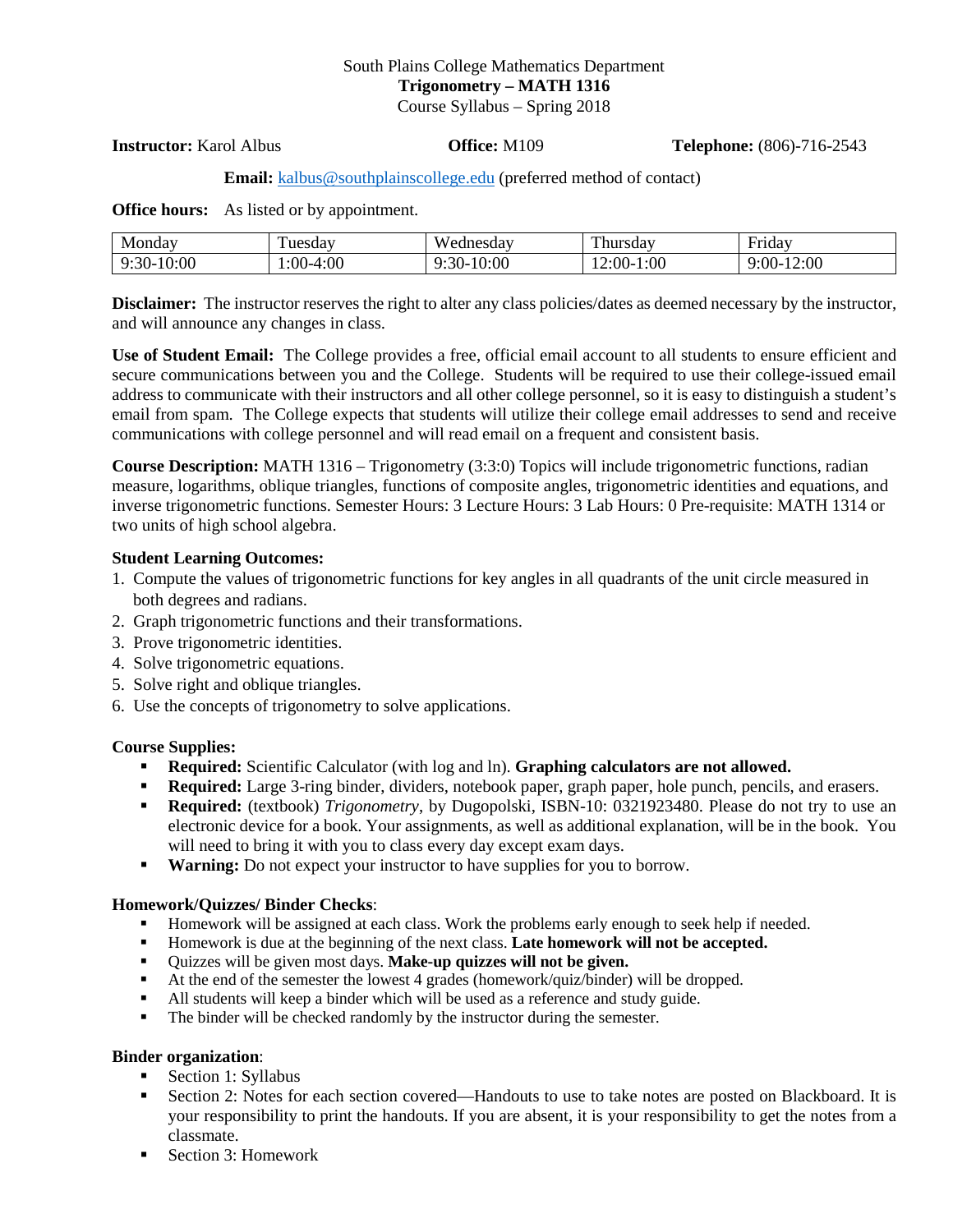- Section 4: Quizzes (corrected on a separate sheet of paper behind the quiz).
- Section 5: Reviews/Unit Exams

These pages will be kept in chronological order. **Being absent does not excuse you from notes, homework or quizzes.**

# **Exams**:

- 4 Unit Exams
- Final Exam is comprehensive.
- There are no exemptions for the final.
- If you are going to miss an exam contact your instructor immediately (preferably prior to the exam). Make up exams are very rare and only be provided under extreme, documented circumstances.
- Once you begin an exam, you will not be able to leave the classroom until the exam is submitted for grading.

# **Grading Formula:**

Enrollment in this course does not guarantee advancement to the next course level. The final responsibility for learning lies with the student. The final letter grade for this course will be based on the following:

| Homework/Quizzes/Binder20% |  |
|----------------------------|--|
|                            |  |

| <b>Final Grade Determination:</b> A 90-100 |  | B 80-89 | $C$ 70-79 | $D$ 60-69 | F 59 or below |
|--------------------------------------------|--|---------|-----------|-----------|---------------|
|--------------------------------------------|--|---------|-----------|-----------|---------------|

# **Classroom Etiquette:**

- **Class attendance is expected, not optional**. Class attendance may be taken at any time during the class period, so please do not be late or leave early. Leaving early and being tardy will be considered ½ absence. You may be dropped from this course with a grade of X or F if you are absent four consecutive classes or if you exceed five absences (**for any reason**).
- **Preparation for class (including homework) is to be completed before not during the lecture.**
- Chronic tardiness (entrance after lecture has begun) is unacceptable.
- NO tobacco use of any form is allowed in the classroom.
- **EXECUTE:** Discussion of course material among students is encouraged during class, but habitually disruptive students will be asked to leave.
- If All electronic communication devices are to be silenced and put away during class.

# **Resources:**

- Blackboard! The course syllabus, handouts for notes, homework, quiz keys, and reviews will be available on Blackboard.
- Free tutoring is available in M116 on the Levelland campus. Hours for the tutors will be posted by there.
- I am available to help you! Feel free to come by during my office hours or email me at [kalbus@southplainscollege.edu.](mailto:kalbus@southplainscollege.edu)

**Withdrawal Policy:** As required by Texas Education Code Section 51.907, all new students who enroll in a Texas public institution of higher education for the first time beginning with the 2007 fall semester and thereafter, are limited to six course drops throughout their entire undergraduate career. All course drops, including those initiated by students or faculty and any course a transfer student has dropped at another institution, automatically count toward the limit. After six grades of W are received, students must receive grades of A, B, C, D, or F in all courses. There are other exemptions from the six-drop limit and students should consult with a Counselor/Educational Planner before they drop courses to determine these exemptions. Students receiving financial aid must get in touch with the Financial Aid Office before withdrawing from a course. It is the student's responsibility to drop. Excessive absences (4 consecutive or 5 total) will result in an administrative withdrawal with a Grade of X or F. If you plan to withdraw, please consult with the instructor immediately.

# **Note: The last day to drop with a grade of W is Thursday, April 26, 2018.**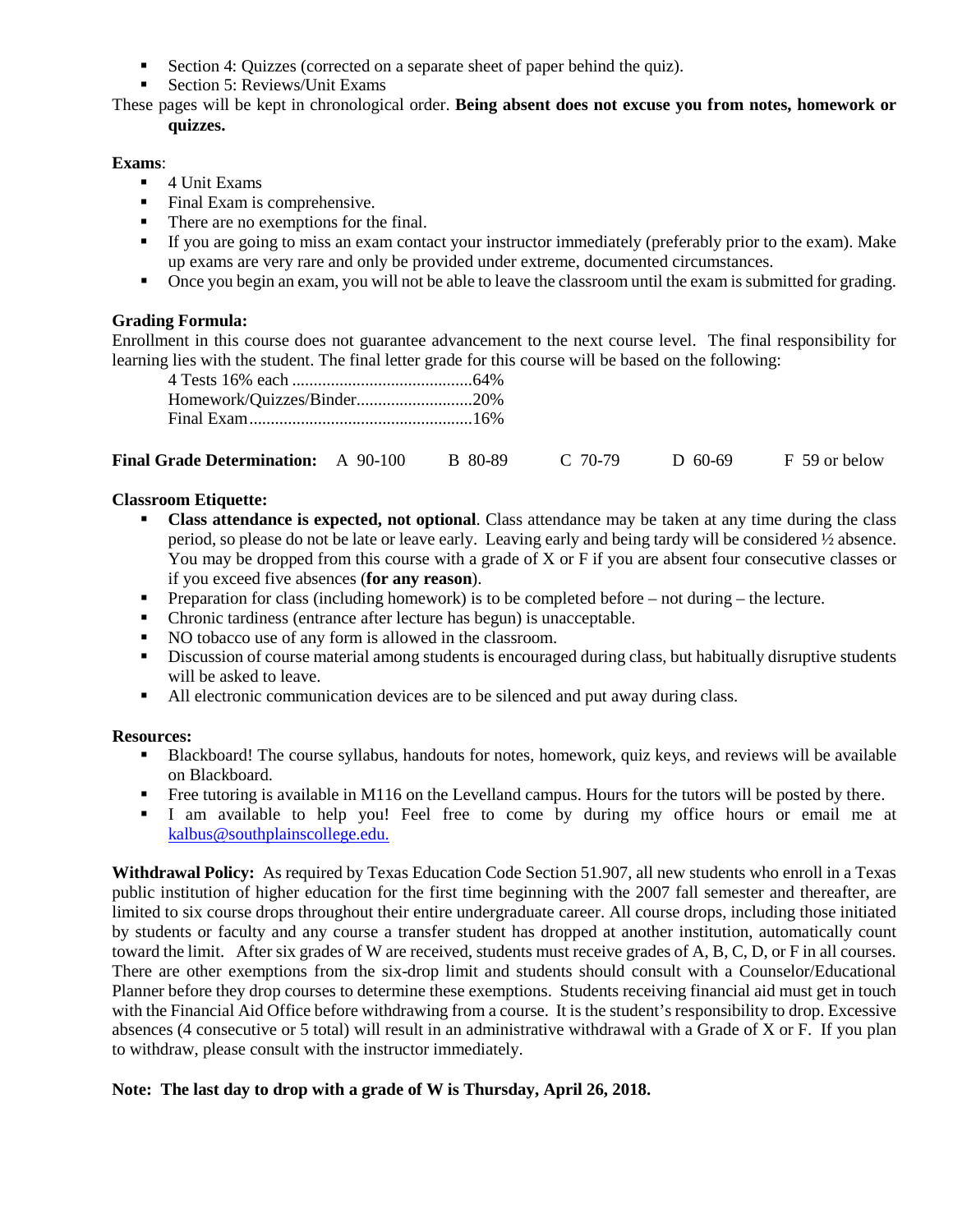**Equal Opportunity:** South Plains College strives to accommodate the individual needs of all students in order to enhance their opportunities for success in the context of a comprehensive community college setting. It is the policy of South Plains College to offer all educational and employment opportunities without regard to race, color, national origin, religion, gender, disability, or age.

# **Core Objectives:**

*Communication Skills:* effective development, interpretation, and expression of ideas through written, oral, and visual communication.

- Develop, interpret, and express ideas through written communication
- Develop, interpret, and express ideas through oral communication
- Develop, interpret, and express ideas through visual communication

*Critical Thinking:* creative thinking, innovation, inquiry, analysis, evaluation, and synthesis of information.

- Generate and communicate ideas by combining, changing, and reapplying existing information
- Gather and assess information relevant to a question
- Analyze, evaluate, and synthesize information

*Empirical and Quantitative Competency Skills*: the manipulation and analysis of numerical data or observable facts resulting in informed conclusions.

- Manipulate and analyze numerical data and arrive at an informed conclusion
- Manipulate and analyze observable facts and arrive at an informed conclusion

**Disability Statement:** Students with disabilities, including but not limited to physical, psychiatric, or learning disabilities, who wish to request accommodations in this class should notify the Disability Services Office early in the semester so that the appropriate arrangements may be made. In accordance with federal law, a student requesting accommodations must provide acceptable documentation of his/her disability to the Disability Services Office. For more information, call or visit the Disability Services Office at Levelland Student Health & Wellness Center 806- 716-2577, Reese Center (also covers ATC) Building 8: 806-716-4675, Plainview Center Main Office: 806-716- 4302 or 806-296-9611, or the Health and Wellness main number at 806-716-2529.

**Sexual Misconduct Statement:** As a faculty member, I am deeply invested in the well-being of each student I teach. I am here to assist you with your work in this course. If you come to me with other non-course-related concerns, I will do my best to help.

It is important for you to know that all faculty members are mandated reporters of any incidents of sexual misconduct. That means that I cannot keep information about sexual misconduct confidential if you share that information with me. Dr. Lynne Cleavinger, the Director of Health & Wellness, can advise you confidentially as can any counselor in the Health & Wellness Center. They can also help you access other resources on campus and in the local community. You can reach Dr. Cleavinger at 716-2563 or [lcleavinger@southplainscollege.edu](mailto:lcleavinger@southplainscollege.edu) or go by the Health and Wellness Center. You can schedule an appointment with a counselor by calling 716-2529.

**Campus Concealed Carry:**- Texas Senate Bill - 11 (Government Code 411.2031, et al.) authorizes the carrying of a concealed handgun in South Plains College buildings only by persons who have been issued and are in possession of a Texas License to Carry a Handgun. Qualified law enforcement officers or those who are otherwise authorized to carry a concealed handgun in the State of Texas are also permitted to do so. Pursuant to Penal Code (PC) 46.035 and South Plains College policy, license holders may not carry a concealed handgun in restricted locations. For a list of locations, please refer to the SPC policy at:

[\(http://www.southplainscollege.edu/human\\_resources/policy\\_procedure/hhc.php\)](http://www.southplainscollege.edu/human_resources/policy_procedure/hhc.php). Pursuant to PC 46.035, the open carrying of handguns is prohibited on all South Plains College campuses. Report violations to the College Police Department at 806-716-2396 or 9-1-1.